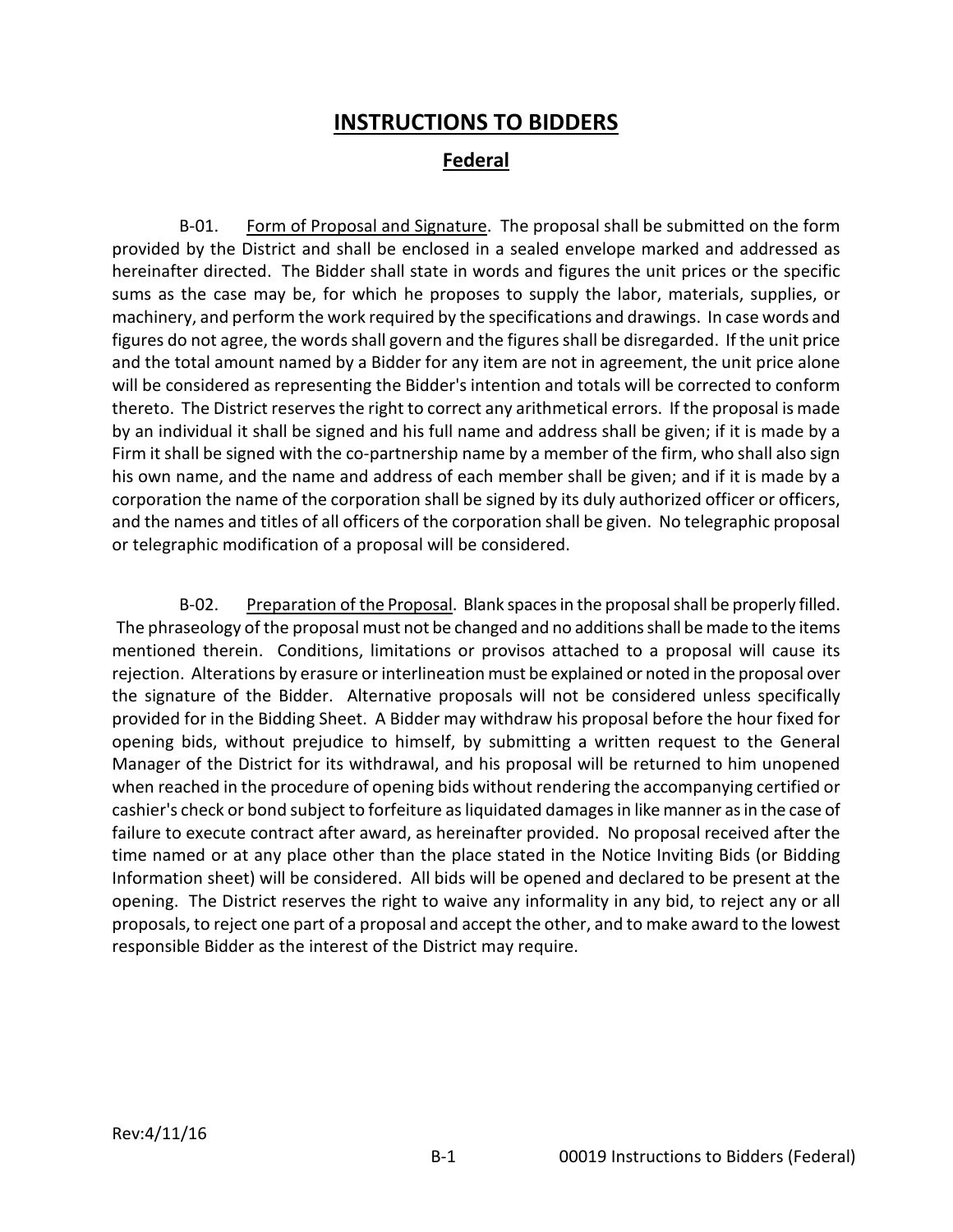The Non-Collusion Declaration, Subcontractor's List naming each subcontractor who will perform work or labor or render service to the Contractor in an amount in excess of one-half of one percent (1/2 of 1%) of the Contractor's total bid, and Bid Bond or Certified or Cashier's Check, and all required forms shall be submitted with the proposal at time of bid. Pursuant to the Iran Contracting Act of 2010 (Pub. Cont. Code § 2200-2208), a bid for one million dollars (\$1,000,000) or more shall require the Iran Contracting Act Certification be submitted with the proposal. Where bonds are required the Bidder shall name in his proposal the surety or sureties which have agreed to furnish said bonds.

B-03. Lowest Responsible Bidder. In selecting the lowest responsible Bidder, consideration will be given to the general competency of the Bidder for the performance of the work covered by the proposal, and the bidder's financial standing, if requested. To

receive favorable consideration, a bidder must present evidence satisfactory to the District that he or his associates are personally competent to manage the proposed undertaking and to carry it forward to a successful conclusion. Professional integrity and honesty of purpose shall be essential requirements.

A showing of adequate financial resources may be requested by the District, but will not alone determine whether a bidder is competent to undertake the proposed work. Each bidder must furnish a record of past performance and experience in the form required. To this end, each proposal, except as noted below, shall be supported by a statement of the bidder's experience on the form provided. This form, completely filled out, must be submitted along with the proposal. Incomplete or false statements submitted in connection with a proposal may, at the option of the Board of Directors of the District, be sufficient cause for its rejection. The District shall be the final authority with regard to whether a bid is responsive to the call for bids and as to whether a bidder is a responsible bidder under the conditions of his bid.

B-04. Equalizing Factors. Whenever applicable, equalizing elements or factors not specifically mentioned or provided for herein, such as costs of transportation, inspection (including salaries and travel and subsistence expenses), installation, and operation, or any other factor or element in addition to that of price which would affect the total cost or value to the District will be taken into consideration in comparing bids for award of contract.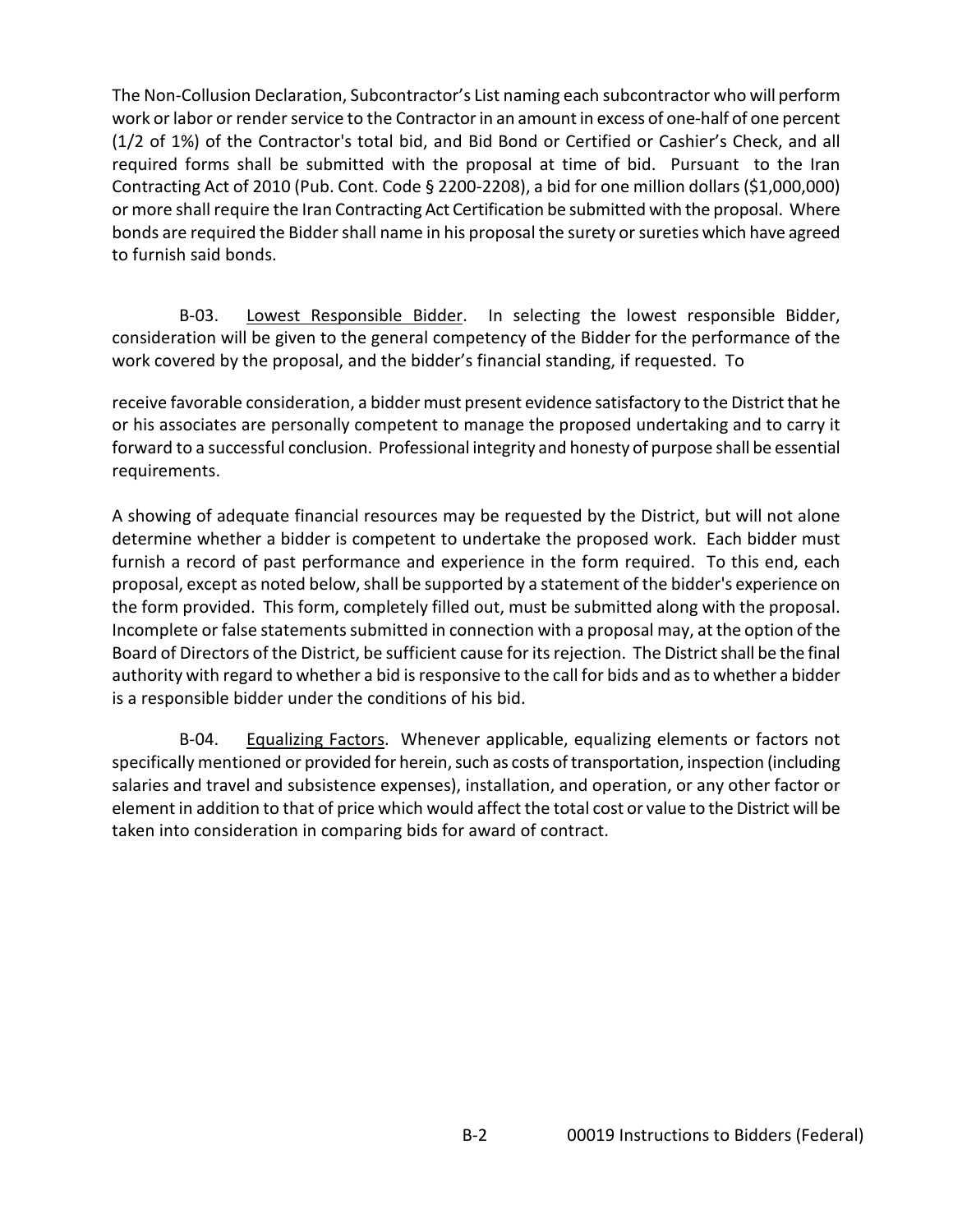B-05. Certified or Cashier's Check or Bond. As a guarantee of good faith, each bidder shall submit with his proposal an unconditional certified or cashier's check drawn on a solvent state or national bank, or he may furnish a bond, utilizing the District's Bid Bond form BB-1, with a company acceptable to the District in the sum stated in the Notice Inviting Bids, payable to the Eastern Municipal Water District, said check or bond to be held uncollected until it becomes subject to disposal as herein provided. Any condition or limitation placed upon said check or bond may render it informal and may, at the option of the Board result in the rejection of the proposal under which such check is submitted. Original Bid Bond (BB-1) must include Notary Public Acknowledgement for Surety and Contractor. If a Bidder to whom an award is made fails or refuses to execute the contract and furnish the required bond, all within the time stated in Section B-6 hereof, said check or bond and the monies represented thereby shall be and remain the property of the District and shall be subject to deposit with the Treasurer of the District as other monies belonging to the District, the amount thereof being agreed to by the Bidder as liquidated damages due the District on account of the delay in the execution of the contract and bond, and in the performance of the work thereunder, resulting from such failure orrefusal. Original Bid bonds (BB-1) shall remain on file at the District with the original bid proposal and be returned upon written request only. Certified checks shall be returned at the expiration of 60 days from the date of opening bids.

B-06. Execution of Contract. A Bidder to whom the award is made shall execute and return a written contract with the District on the form of Agreement attached hereto and furnish good and approved bond as required in the following paragraph, all in accordance with the provisions hereof and within the time stated in the Notice Inviting Bids (or Bidding Information Sheet) or such additional time as may be allowed by the Engineer. The District will return a copy of the fully executed contract upon completion by the General Manager.

If a Bidder to whom the award is made fails or refuses to enter into contract as herein provided, or to conform to any of the stipulated requirements in connection therewith, his check shall become the property of the District as provided in Section B-5 hereof, the award will be annulled, and in the discretion of the District an award may be made to the Bidder whose proposal is next most acceptable to the District; and such Bidder shall fulfill every stipulation embraced herein as if he were the party to whom the first award was made. A corporation to which an award is made will be required, before the contract is finally executed, to furnish evidence of its corporate existence and of the authority of the officer signing the contract and bond for the corporation to so sign.

B-07. Bond (a) A Bidder to whom contract is awarded shall within the time mentioned in the preceding paragraph furnish a bond with a responsible corporate surety or corporate sureties conditioned upon the faithful performance by the said Bidder of all covenants and stipulations in the contract. Said bond shall be in the amount stipulated in the Notice Inviting Bids. Bonds in amounts of \$1,000 or less shall be made in multiples of \$100; in amounts exceeding \$1,000 but not exceeding \$5,000 in multiples of \$500; in amounts exceeding \$5,000 in multiples of \$1,000; provided, that the amount of the bond shall be fixed at the lowest sum that fulfills all conditions of the contract.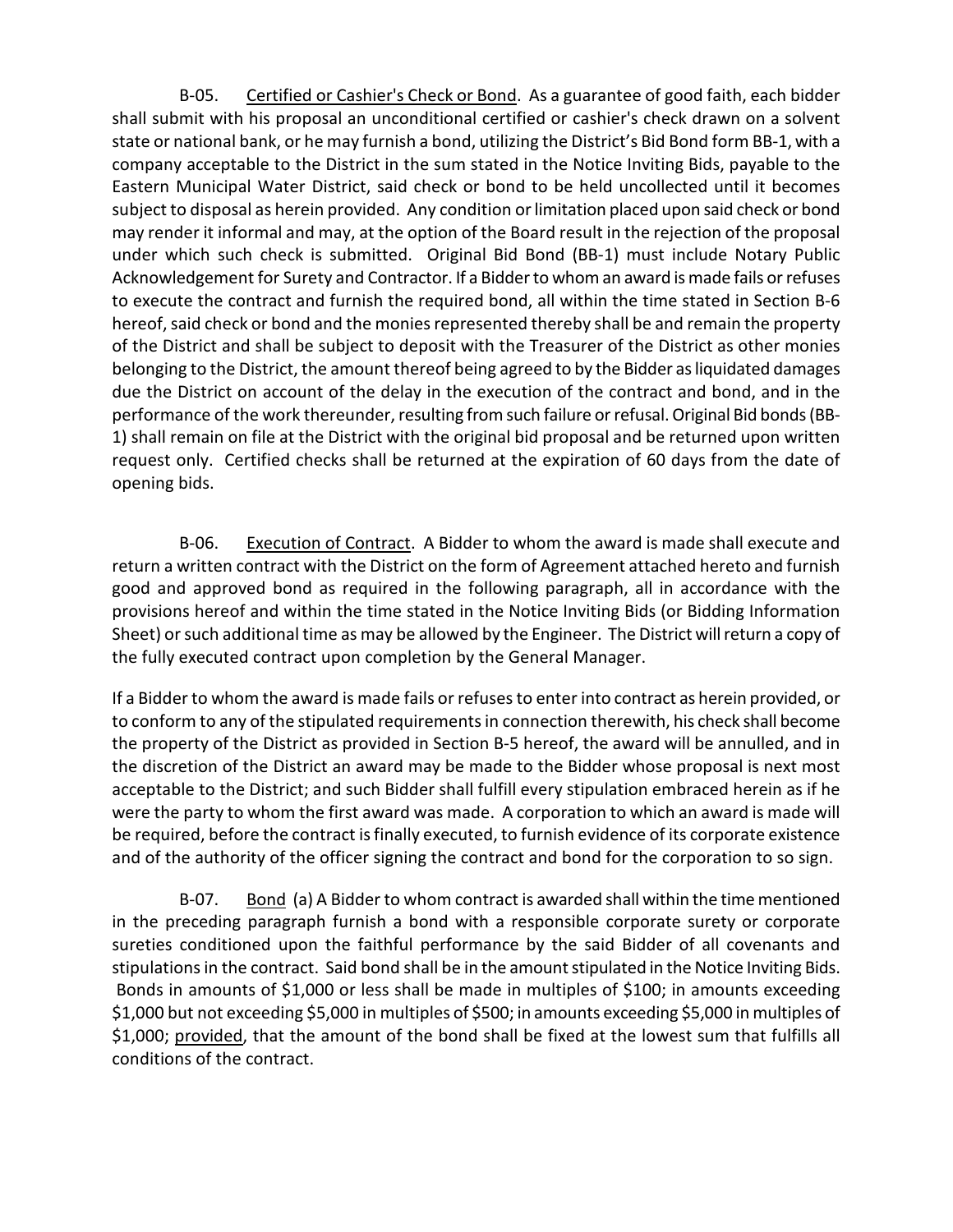(b) The surety or sureties on the bond furnished must be satisfactory to the Board. The required bond shall be furnished by the Bidder to whom contract has been awarded at his own cost and expense.

(c) Attention is invited to the provisions of the Insurance Code of the State of California with reference to the writing of insurance policies and bonds covering risks located in this State, and the premiums and commissions thereon. A Bidder to whom contract is awarded shall furnish at the time his bond is submitted for approval, satisfactory evidence that the requirements of said code have been observed.

(d) The bond furnished by the surety shall agree to acceptance by the surety of arbitration of disputes, where selected in accordance with Section F, Arbitration.

B-08. Address and Marking of Proposal. The envelope enclosing a proposal MUST be sealed and addressed as follows:

|  | <b>MAIL: General Manager</b>              |  | <b>STREET:</b> General Manager            |
|--|-------------------------------------------|--|-------------------------------------------|
|  | <b>Eastern Municipal Water District</b>   |  | <b>Eastern Municipal Water District</b>   |
|  | <b>Attn: Field Engineering Department</b> |  | <b>Attn: Field Engineering Department</b> |
|  | P O Box 8300                              |  | 2270 Trumble Road                         |
|  | Perris, CA 92572-8300                     |  | <b>Perris, CA 92570</b>                   |

The envelope MUST be plainly marked in the upper left hand with the name and address of the bidder, and bear the words:

| <b>Proposal For:</b> | (specification number) |  |  |
|----------------------|------------------------|--|--|
|                      | (name of work)         |  |  |
|                      | (date and hour)        |  |  |

The statement of Bidder's experience and financial condition, when required, if not already on file in the District Office, and a certified or cashier's check, or bond, should be enclosed in the same envelope with the proposal.

B-09. Complete Specifications and Drawings. It shall be the responsibility of the Bidder to verify the completeness of his set of specifications and drawings and neither the District nor any of its officers shall be held responsible for any omission therefrom unless such omission has been called to the attention of the District prior to the submission of bids. Bidders shall use full size drawings to prepare said bid.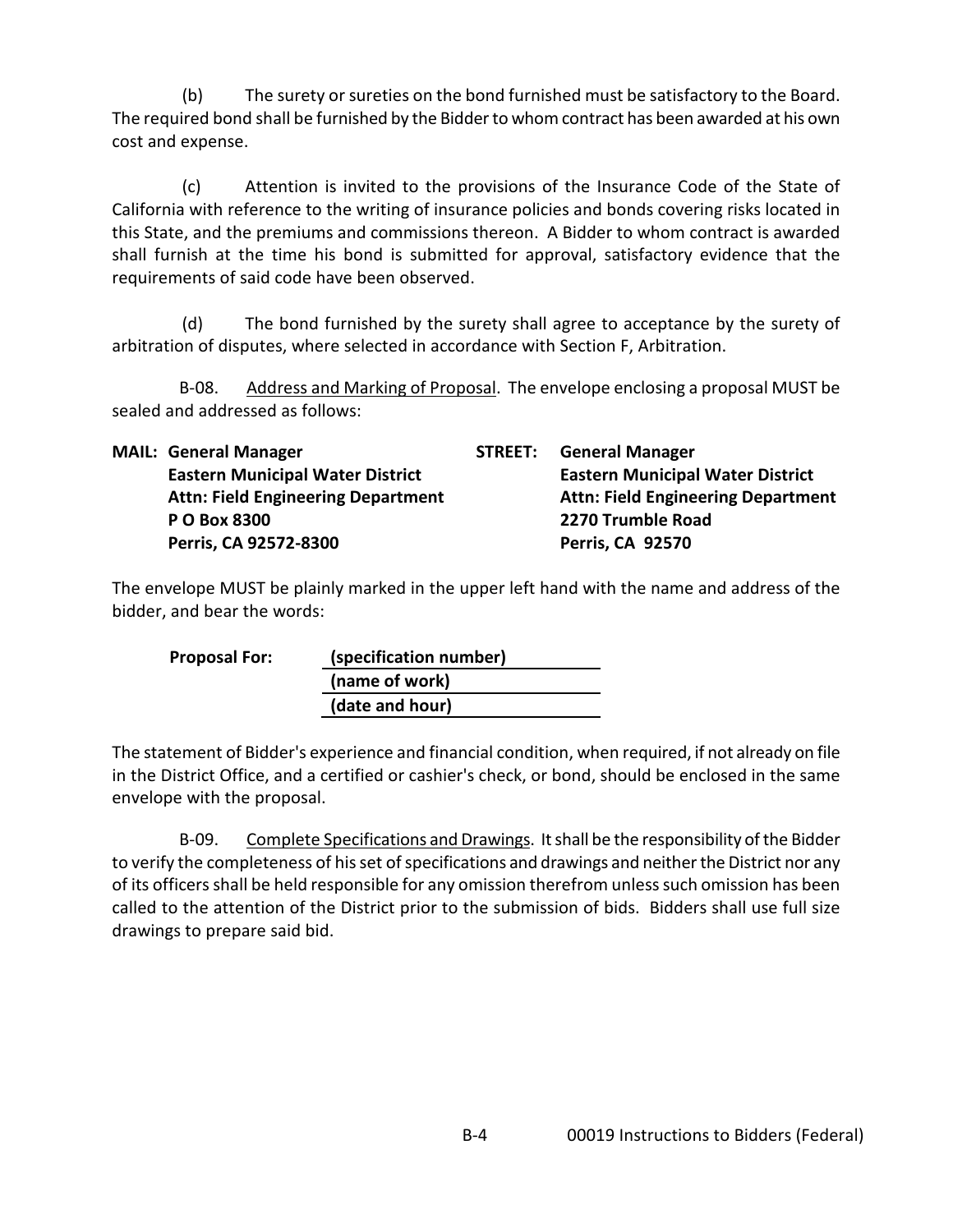B-10. Addenda and/or Letter of Clarification. Bidder shall be responsible for verifying that any addenda or letter of clarification issued by the District has been investigated and received. By submitting a bid, Bidder certifies that any addenda and letters of clarification issued to these specifications, **whether acknowledged or not on the Bidding Sheets**, shall be made a part of the contract. Bidder further agrees to perform all labor and services and furnish all materials, tools and appliances necessary for completing the work called out in the addenda or letter of clarification at no additional cost to the District.

B-11. Improperly Balanced Proposals. Any proposal which in the opinion of the Engineer is so unbalanced between the various contract items as to be detrimental to3333 the interests of the District will be rejected.

B-12. Local Conditions. Bidders shall read the specifications, any background material, examine the drawings, and make their own estimates of the existing facilities and the difficulties which will attend the execution of the work called for by the proposed contract, including local conditions, uncertainty of weather, and all other contingencies. The District will identify for Bidders the location of existing utilities located on the site of construction which require removal, relocation or protection. **MUST HAVE INSPECTED THE SITE OF THE PROPOSED WORK AND BE AN EMPLOYEE ON THE COMPANY'S PAYROLL TO BE CONSIDERED A RESPONSIVE BIDDER**. Bidders shall satisfy themselves by personal examination of the locations of the proposed work, and by such other means as they may choose as to actual conditions and requirements and as to the accuracy of the quantities stated in the Bidding Sheet. Information derived from the maps, plans, specifications, profiles, or drawings, or from the Engineer or his assistants, shall not relieve the bidder of this responsibility, and the interpretation of the data disclosed by borings or other preliminary investigations is not guaranteed by the District.

The quantities of work or materials stated in the unit price items of the Bidding Sheet are given only as a basis for the comparison of bids and the District does not expressly or by implication agree that the actual amount of work or material will correspond therewith, but reserves the right to increase or decrease the amount of any unit price item of the work as may be deemed necessary or expedient by the Engineer.

Bidders shall not at any time after the submission of a bid make or have any claim for damages or anticipated profits or loss of profit or otherwise because of any difference between the quantities of work actually done and material furnished and those stated in said unit price items of the Bidding Sheet.